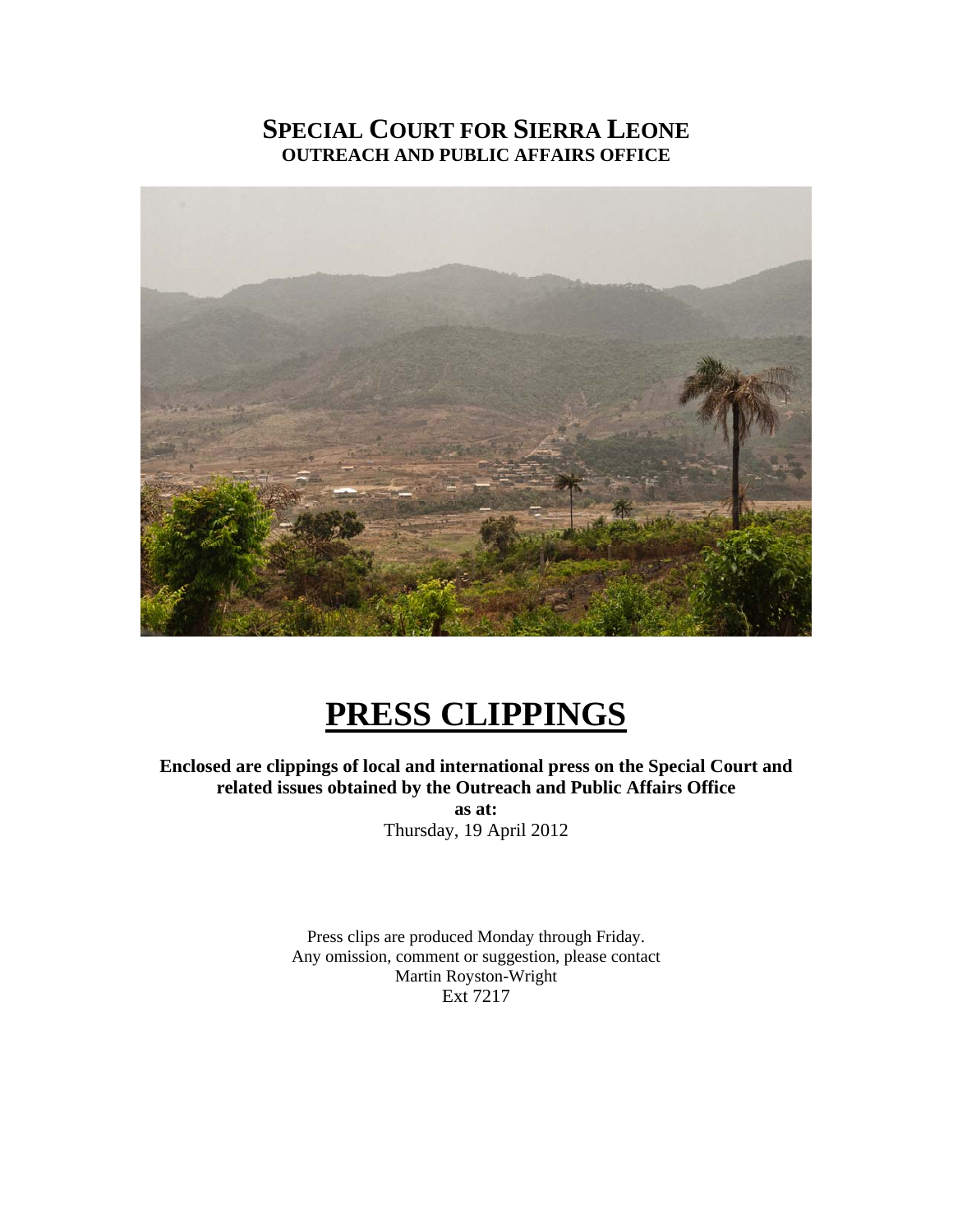| <b>Local News</b>                                                        |           |
|--------------------------------------------------------------------------|-----------|
| Charles Taylor Judgement Day, April 26 / Standard Times                  | Page 3    |
| <b>International News</b>                                                |           |
| Nuremberg's Legacy Lives on in a World Determined to Prosecute / MPR     | Pages 4-5 |
| International Crimes as Asymmetrical Security Threats / The Jakarta Post | Pages 6-7 |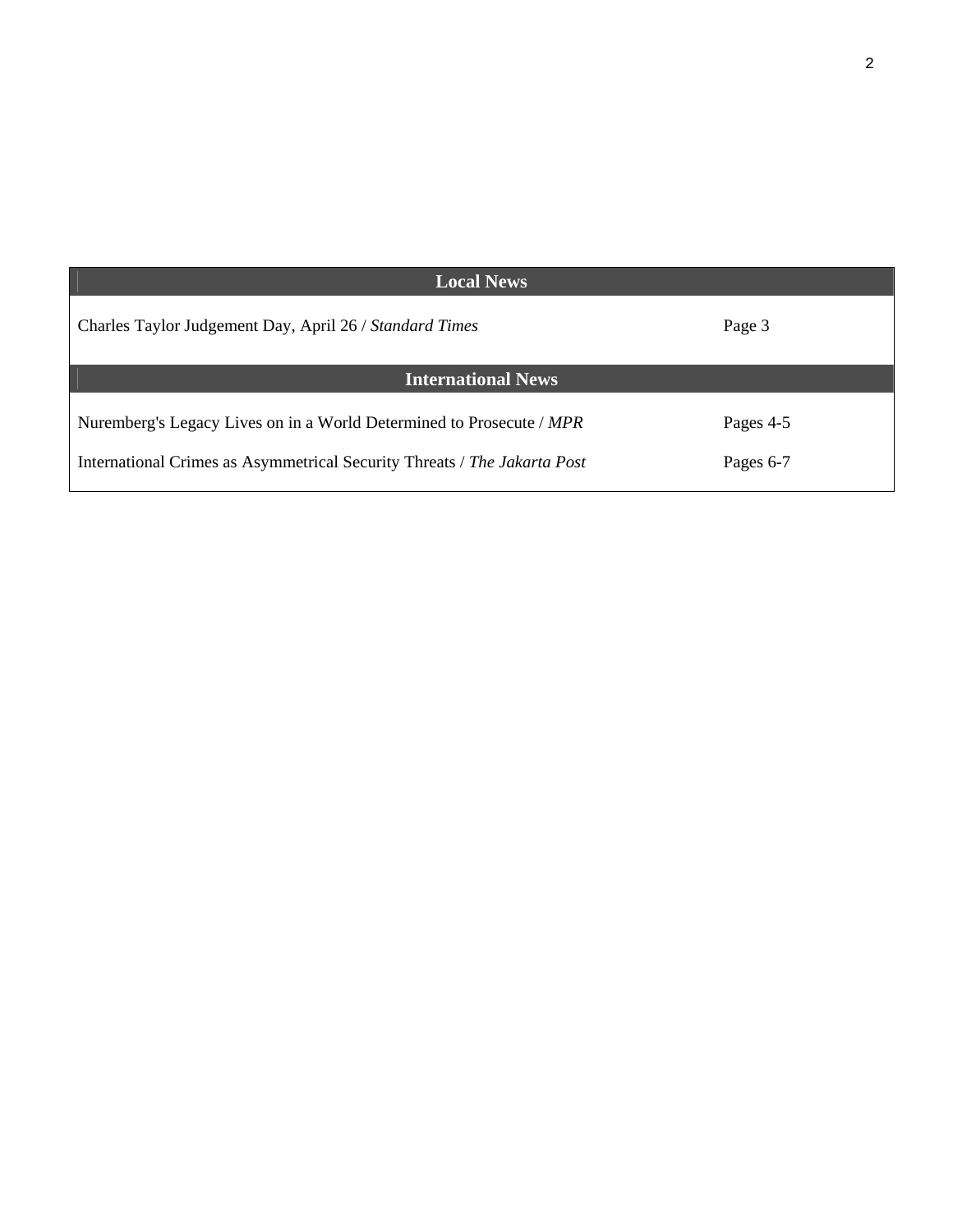# **Charles Taylor Judgment Day April 26**

The Special Court for Sierra Leone is scheduled to issue a judgment in the case of former Liberian President Charles Taylor on April 26, 2012.

The judgment will be a major development for victims of horrific crimes committed in Sierra Leone during its armed conflict, which ended in 2002. Taylor, whose influence extended throughout West Africa, is the first former head of state to face judgment in an international or hybrid international-national court on charges of war crimes and crimes against humanity. Slobodan Milosevic was the first head of state to be tried by an international criminal tribunal, but he died before a judgment was issued.

The Special Court indicted Taylor on March 7, 2003, for crimes - including murder, terrorizing civilians, rape, sexual slavery, and recruiting and using child soldiers - committed during Sierra Leone's armed conflict. After enjoying safe haven in Nigeria, Taylor was apprehended in March 2006 and transferred to The Hague for trial by the Special Court.

"The Special Court's judgment in the Taylor trial will be a watershed moment regardless of the verdict," said Elise Keppler, international justice senior counsel at Human Rights Watch. "Those implicated in the gravest crimes, even at the highest echelons of power, are being held to account."

The judgment in the Taylor case will come less than five months after former president of neighboring Côte d'Ivoire, Laurent Gbagbo, became the first former head of state to appear at the International Criminal Court on charges of crimes against humanity. The Special Court for Sierra Leone was created by an agreement between Sierra Leone and the United Nations to prosecute "those who bear the greatest responsibility for serious violations of international humanitarian law and Sierra Leonean law committed in the territory of Sierra Leone since 30 November 1996." Eight individuals associated with the three main warring factions have been tried and convicted by the Special Court in Freetown, and all are serving their sentences in Rwanda. The Taylor trial, held in The Hague due to concerns raised over stability in the West African sub-region, is expected to be the final trial of the Special Court, which is in the process of winding down its operations.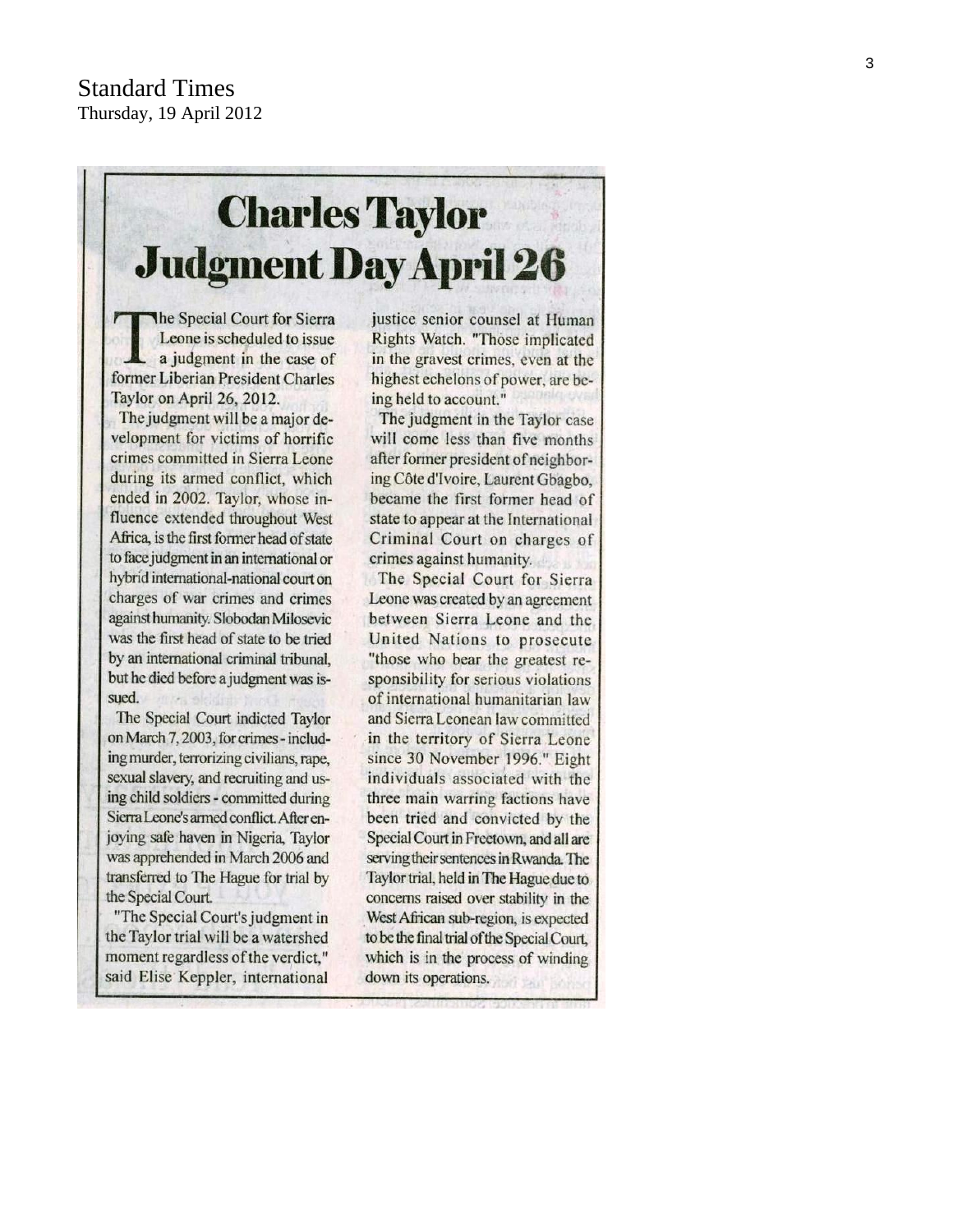MPR Thursday, 19 April 2012

#### **Nuremberg's legacy lives on in a world determined to prosecute the worst of crimes**

By Ellen J. Kennedy

*Ellen J. Kennedy is executive director of World Without Genocide at William Mitchell College of Law.*

Last September, in The Hague, Netherlands, 92-year-old [Ben Ferencz](http://www.benferencz.org/) spoke impassioned words in the prosecution's closing arguments against [Thomas Lubanga](http://www.lubangatrial.org/), who was charged with abducting and using hundreds of young children as soldiers in the Congo.

More than half a century earlier, Ferencz had liberated the Nazi death camps of Buchenwald, Mauthausen and Dachau as a soldier in the U.S. Army. He then became chief prosecutor for the United States in the [Einsatzgruppen Case](http://www.ushmm.org/wlc/en/article.php?ModuleId=10007080), which the Associated Press called "the biggest murder trial in history." Twenty-two Nazi defendants were charged with murdering over a million people. It was Ferencz's first case.

All of the defendants were convicted. Thirteen were sentenced to death. This trial, held in Nuremberg, Germany, in 1945, was one of 13 trials organized by the four major Allied forces (the United States, France, England and the Soviet Union) to prosecute the worst perpetrators of the Holocaust.

This was the first time in the history of the world that nations came together to adjudicate crimes that occurred not on their own soils but elsewhere, and crimes perpetrated not by their own citizens but by others.

This was a seismic change in efforts to create global justice and global jurisprudence. Nothing like it was seen again until after the Cold War.

In 1993, the United Nations established an international tribunal to prosecute perpetrators of the crimes occurring in the former Yugoslavia. This tribunal, the [International Criminal Tribunal for the former Yugoslavia \(ICTY\)](http://ictj.org/our-work/regions-and-countries/former-yugoslavia?gclid=CMLF_72bv68CFYoDQAod1isWzA), was also breathtakingly precedent-setting on several counts. First, it was established by the United Nations, not by a small group of victorious countries. Second, the tribunal began while violence was still occurring, so the goal was not only to track down and remove those who were organizing the mass atrocities, but also to act as a deterrent to others.

A year later, 800,000 people were slaughtered in a genocide in Rwanda. Again, the United Nations established an international court, the [International Criminal](http://www.unictr.org/)  [Tribunal for Rwanda \(ICTR\),](http://www.unictr.org/) to prosecute the worst of those responsible for organizing, inciting and carrying out the violence. At ICTR, the first person ever to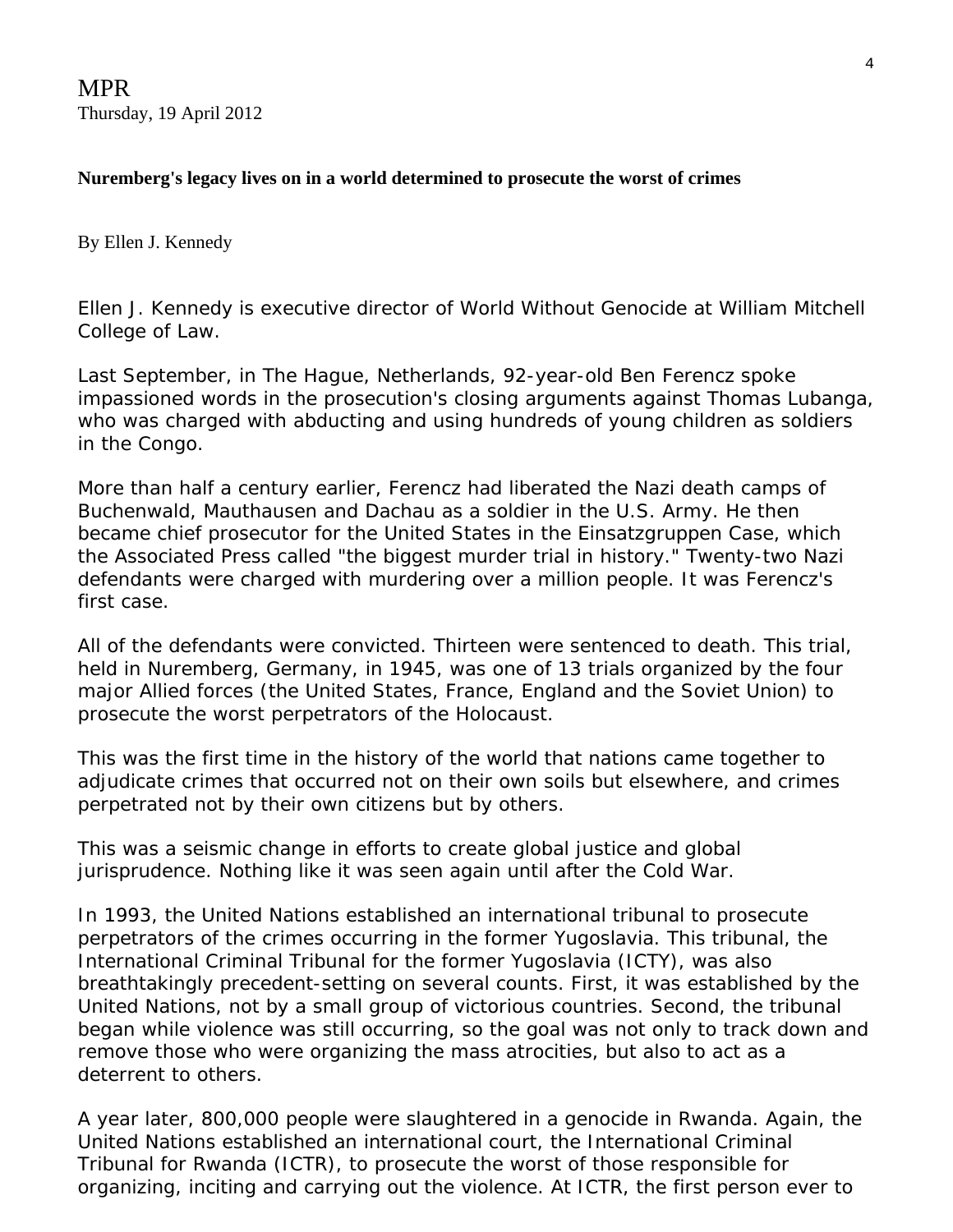be charged with the crime of genocide was found guilty, and rape was officially labeled a crime of genocide.

These two United Nations tribunals, and others like them, are ad hoc courts, designed solely to adjudicate perpetrators in specific conflicts — former Yugoslavia, Rwanda, Sierra Leone, Kosovo. When the judges and lawyers in these courts complete their tasks, these tribunals will disband.

This was a scatter-shot approach to justice, however, depending on the United Nations Security Council members' approval to create and fund these tribunals, a process often mired in political complexity and expediency. A permanent court was needed to prosecute genocide, war crimes and crimes against humanity on an ongoing basis.

In 2002 that permanent court came into being, the International Criminal Court. It is at that court, headquartered in The Hague, where Lubanga was on trial for rape, murder and the heinous crime of using children, often as young as 7 or 8, as soldiers. It was at that trial, more than 60 years after Ben Ferencz prosecuted Nazis, that he urged the judges to find Lubanga guilty.

And just as in Ferencz's first case, when all the defendants were found guilty, so, too, was Lubanga. It was the first verdict of this new global court, a court Ferencz had devoted his life to create.

The legacy of Nuremberg has reached across the ocean and across the decades to create a permanent court of justice. Ben Ferencz says that this court reflects "the awakened conscience of the world."

Today, April 19, we honor Holocaust Remembrance Day and think about the 6 million Jews, and millions of others, who perished under the Nazi regime. It is a good day to think, also, about Ben Ferencz and his journey — from that heroic young man's successful prosecution of those responsible for killing more than a million Jews, to his words at the world's first permanent court to prosecute the perpetrators of humanity's worst crimes.

---

*World Without Genocide is hosting three events to commemorate the legacy of Nuremberg and Holocaust Remembrance Day: at 7 p.m. today, the film "Nuremberg: Its Lesson for Today"; at 7 p.m. Friday, April 20, the play "If the Whole Body Dies: Raphael Lemkin and the Treaty against Genocide"; and at 1 p.m. Saturday, a conference titled "Nuremberg: Its Legacy for Today - from the Holocaust to Rwanda." For details, visit [worldwithoutgenocide.org](http://worldwithoutgenocide.org/).*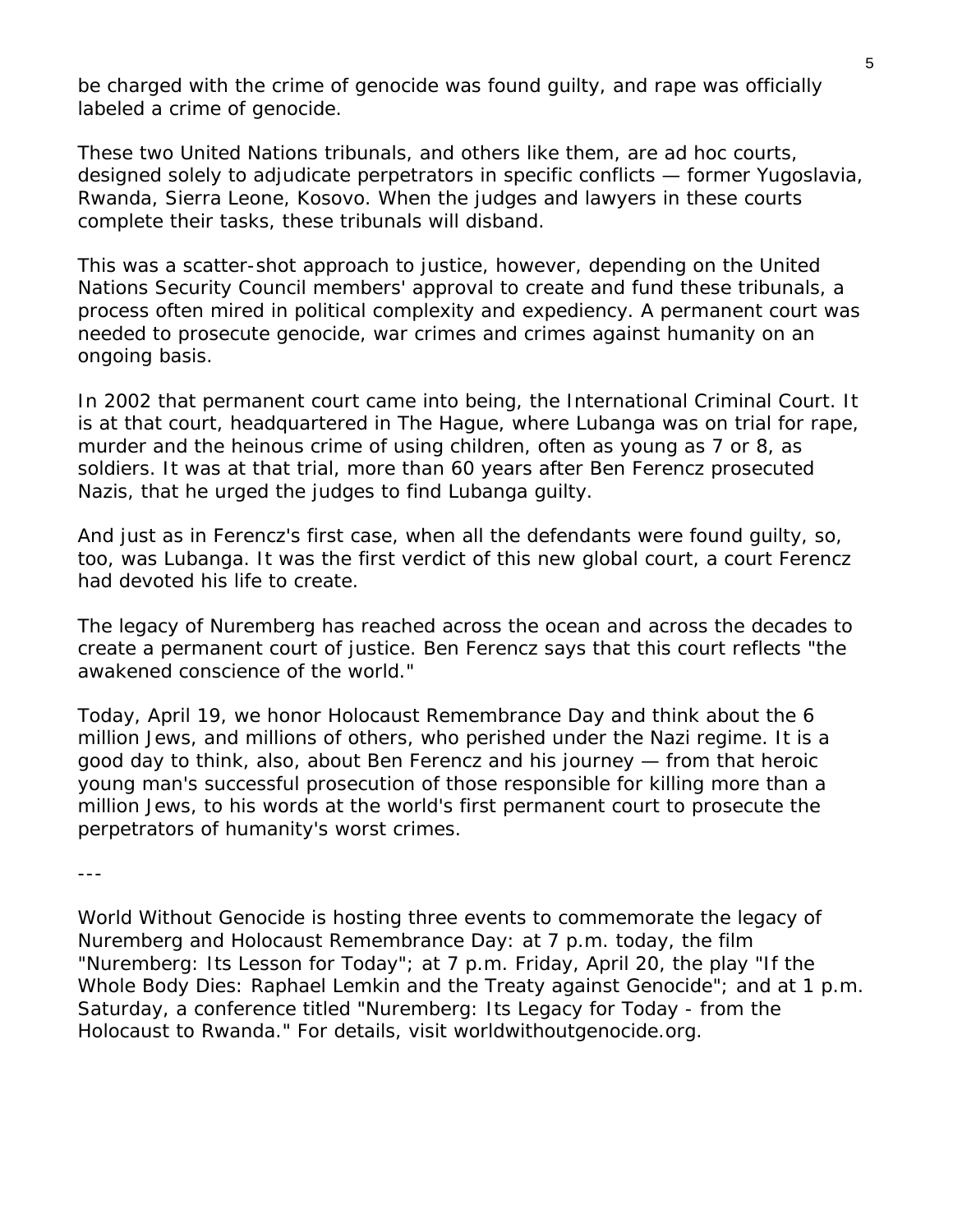#### The Jakarta Post Thursday, April 19, 2012

#### Opinion

#### **International crimes as asymmetrical security threats**

Muladi, Jakarta | The rise of a new globalized security environment in the post Cold War world has been marked by a transformation from the traditional spectrum of symmetrical security threats with their conventional alliances such as NATO and the Warsaw Pact to a situation viewed by some analysts as representing an emerging form of globalization of non-state actor warfare — or asymmetrical security threats.

The asymmetrical security threat is transnational in nature and very dynamic, unpredictable, diverse, fluid, networked and constantly evolving (Jenkins, 2004).

Informal violence could be identified as international crime and modern transportation, communication, information and weapon technology have all been employed effectively to support the operations of criminals. As a kind of asymmetrical security threat, international crimes consist of four special categories in term of their characteristics and development.

 The first category is general international crimes, which have evolved over the years essentially through customary laws and conventions in international law.

This category of crimes consist of serious offenses such as unlawful use of weapons, aircraft hijacking, drug trafficking, sea piracy, terrorism, unlawful use of mail, interference with submarine cables, falsification and counterfeiting and taking civilian hostages.

Those crimes have been stipulated by international instruments based on the existence of several characteristics: The explicit recognition of proscribed conduct as constituting an international crime; the implicit recognition of the penal nature of the act by establishing a duty to prohibit, prevent, prosecute and punish; the criminalization of the proscribed conduct; the duty to prosecute, punish, extradite and cooperate in prosecution and punishment; the establishment of a criminal jurisdiction basis and the reference to the establishment of an international criminal court or tribunal and the elimination of the defense of superior orders (Bassiouni, 1986).

The adoption of the UN Convention against Transnational Organized Crimes and the Protocols thereto (Palermo Convention) by UN General Assembly on Nov. 15, 2000, followed by the signing of the convention in Palermo, Sicily in December 2000, marked the presence of the second category of international crimes; namely Transnational Organized Crimes (TOC).

The convention represents a major step forward in the fight against TOC and signifies the recognition by member states of the seriousness of the problems posed by it, as well as the need to foster and enhance close international cooperation in order to tackle those problems, including the creation of domestic criminal offenses (participation in an organized criminal group, serious crimes, money laundering, corruption and obstruction of justice).

 The three protocols that are referred to jointly as the Palermo Convention of TOC are the Protocol of Trafficking in Persons, especially women and children; the Protocol of Smuggling Migrants by Land, Sea